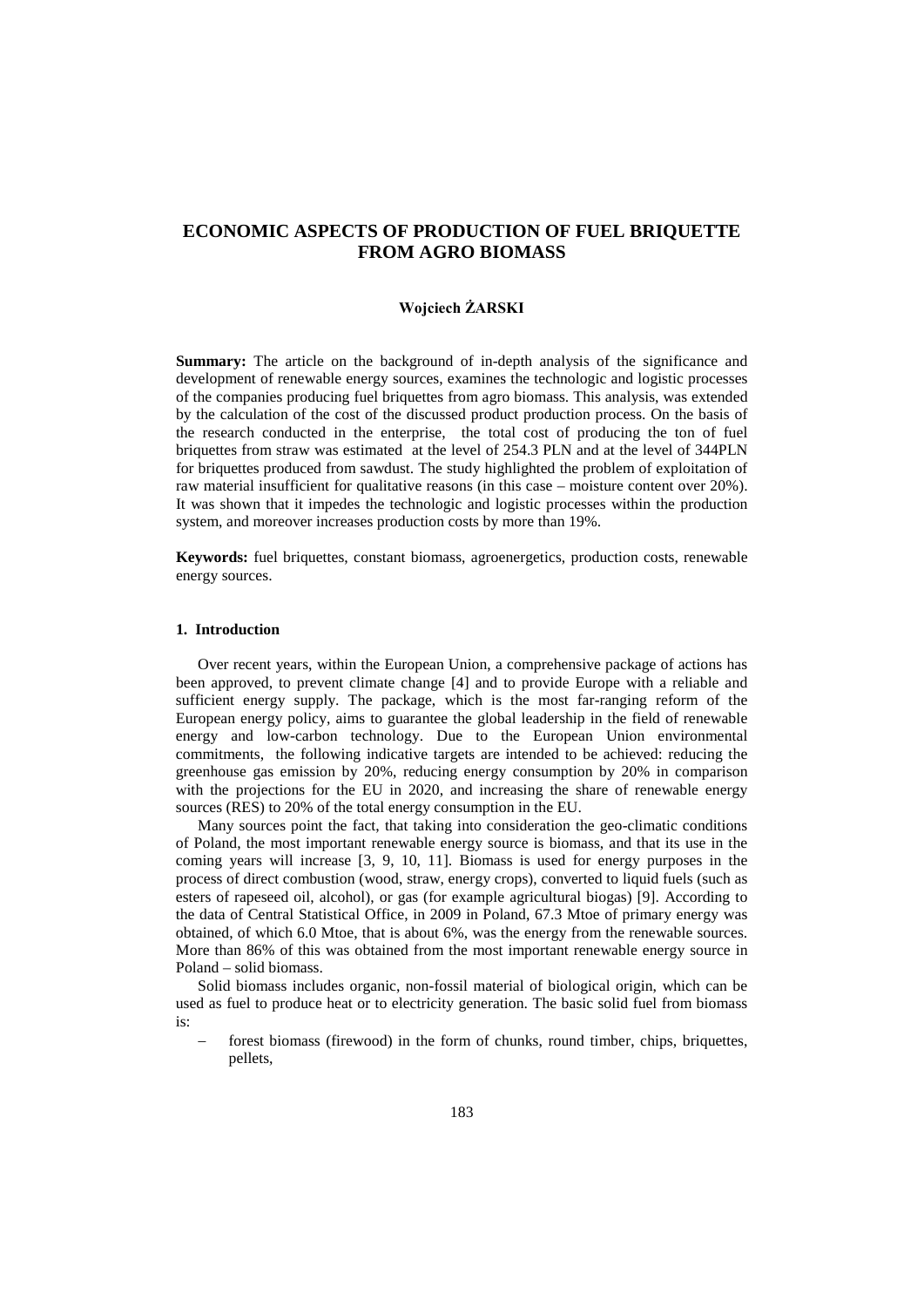- waste from forestry, wood and paper industry, i.e. branches, poles, thinning, shrubs, brush-wood, root wood, bark, sawdust, black liquor,
- a separate group consist of agricultural biomass fuels from energy crops (fastgrowing trees, dicotyledonous perennials, perennial grasses, energy cereals),
- − organic remnants from agriculture and horticulture (e.g. wastes from horticultural production, animal manure, briquettes and pellets of straw, etc.).

The need to increase energy production from renewable sources in Poland and in the European Union, leads to an increase in demand for agricultural raw materials used for energy purposes. Increased demand for these products has a significant effect on agricultural and energy markets, and moreover it changes scope and intensity of agricultural land use [1]. Nowadays, there is public discussion about what is the possible use of agricultural resources for energy purposes, and how to use them so as not to adversely affect biodiversity and food security. According to Gorecki and Stolarski [5, 7] a new section of the economy emerges, it is called agroenergetics and:

- will be the main source of acquisition and production of renewable energy in Poland,
- will improve national energy security and the fulfillment of international obligations concerning the environmental protection,
- will determine sustainable, economic and social development of rural areas.

Agroenergetics development requires, among others selection of energy crops, improving crop technology, harvesting technology and methods of converting biomass. The most important way to convert biomass in Poland is a thermo-chemical conversion by combustion. An important type of biomass, used by energy and heat manufacturers are biomass briquettes and pellets from agricultural sources (agro biomass). Also noticeable is the increase in demand for this type of products among consumers, who use them as fuel. Thanks to this situation, the number of manufacturers of briquettes and pellets in Poland is still growing.

#### **2. Purpose, scope of work and research method**

The main aim of this work is to estimate the cost of production of fuel briquettes made from different types of solid biomass. The study was conducted on the basis of the data and the production process in the company Ekonika. The study analyses the cost of production of fuel briquettes manufactured from grain and rapeseed straw, which is the remnant of agricultural production, and which use for energetic purposes steadily increases, and also on the basis of sawdust. In addition, the work attempts to assess the impact of too high biomass moisture on the production costs of biomass briquettes. Moisture of briquetted material is an important factor influencing the technologic and logistic processes within the discussed production system. In the interviews with the representatives of the four companies involved in the manufacturing of the discussed product, this factor was designated as one of the most problematic aspects of the production. Furthermore, for the purpose of this work, the necessary information concerning applicable production technology and operation of a processing line for production of briquettes, have been established. The economic and technologic aspects of production of briquettes, presented in this work, may be used in planning this type of production, and also provide information helpful in more efficient management of similar production.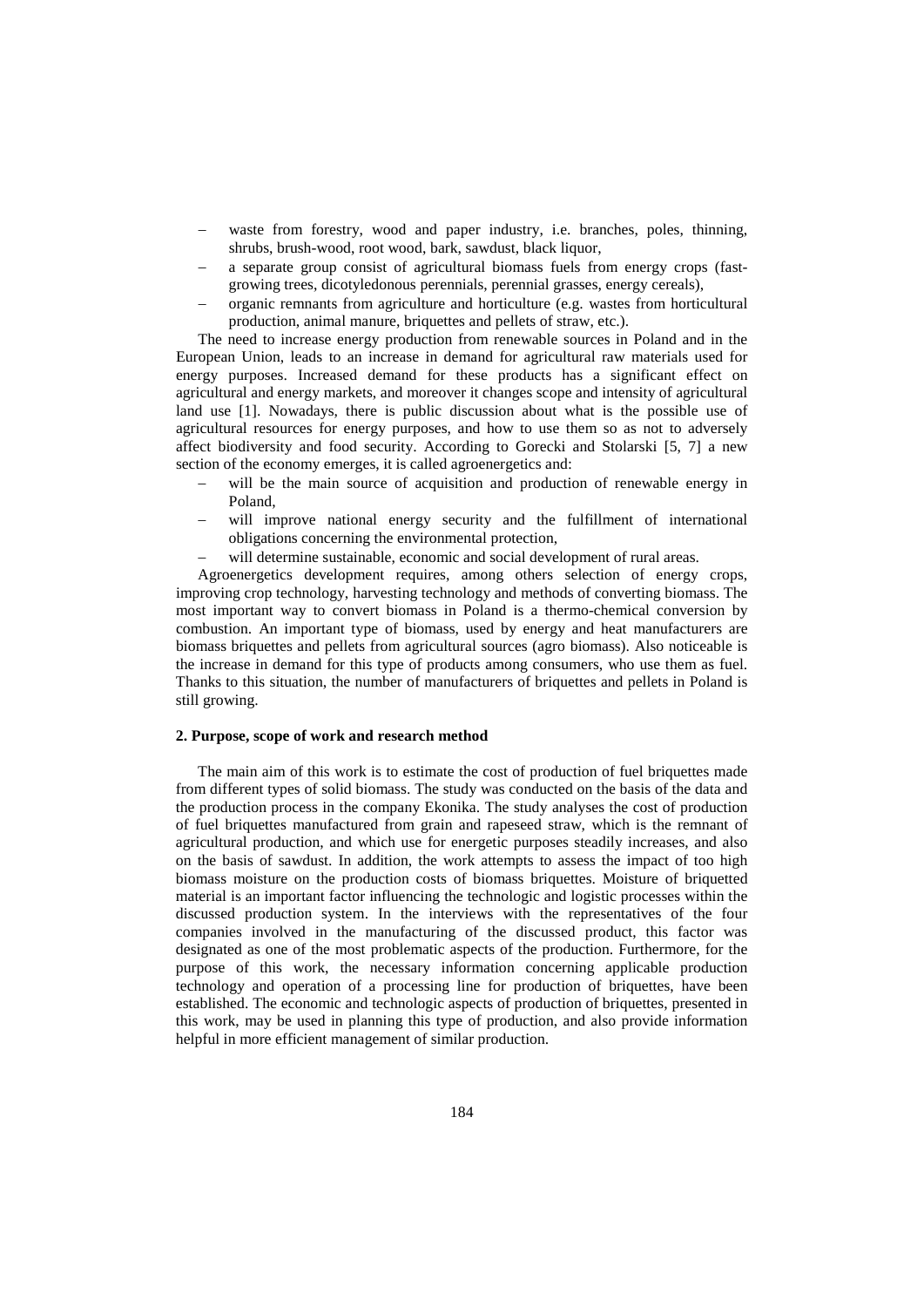# **3. Fuel briquette production process and product characteristics**

Compacting or otherwise densification of biomass (through briquetting, pressing or pelleting) is performed, due to its unfavorable physicochemical properties, which hinder its use for energy purposes. This is due, among others with too low bulk density of biomass, which makes it difficult to transport, storage and dispensing for boilers. In addition, a wide range of moisture, hygroscopic properties and low calorific value per unit volume cause difficulties in the distribution of biomass in the primary (original) form. Through the use of the above-mentioned processes, which are subjected to biomass, increases its density, water content decreases and increases the concentration of energy per unit volume of biofuels. Almost every type of solid biomass can be subjected to a process of palletizing or briquetting. Straw and sawdust used for energy purposes must meet specific thermal and technologic requirements. Straw quality is determined primarily on the basis of calorific value, moisture content and degree of withering. The main parameters of thermo-physical are the calorific value and heat of combustion. They depend mainly on the chemical composition and moisture content of straw. The heat of combustion is the amount of heat gained during the combustion of solid fuel units in the oxygen atmosphere. Calorific value is the heat of combustion minus the heat of vaporization of water obtained from the fuel in the combustion process and hygroscopic moisture [2].

Production of fuel briquettes consists of the following processes:

- Preparation of raw material mechanical fragmentation of the biomass using a biomass shredder (depending on the technology used and the type of biomass, can be one or several stages).
- Drying of the shredded biomass fraction (optionally used when the value of the biomass moisture is too high).
- Briquetting of biomass using various types of briquetting machines (for example hydraulic or mechanical). Briquette is formed in the process of pressure agglomeration, in which the loose material by the action of external (compaction pressure) and internal forces (intermolecular forces and bonds) assumes a permanent, geometrical form of defined dimensions [6].

In the production of fuel briquettes, the technological processes are associated with the following logistics processes: external transport of biomass, internal transport of biomass, storage of biomass, packaging and storage of fuel briquettes.

Briquettes have a diameter of several centimeters and generally circular cross-section. Their volumetric mass is about  $450 \text{ kg/m}^3$ . Briquette as fuel can be used in boiler plants, heating plants, power stations and thermal power stations (both local and industrial), as well as in households by the individual customers. Fuel briquettes are possible to use in most types of fireplaces as well as in conventional boilers burning coal and wood without requiring any modifications. The increase in demand for this fuel is affected, among others rising prices of conventional fuels and increase public awareness of environmental aspects of alternative sources of energy.

#### **3.1. The production costs of fuel briquettes made from cereal and oil-rape straw**

Data received from the company were used in estimating the cost of fuel briquette production. Performance of the production system was 350 kg per hour. The raw material used in production was a mixture of cereal (wheat and rye) and oil-rape straw, in the ratio 1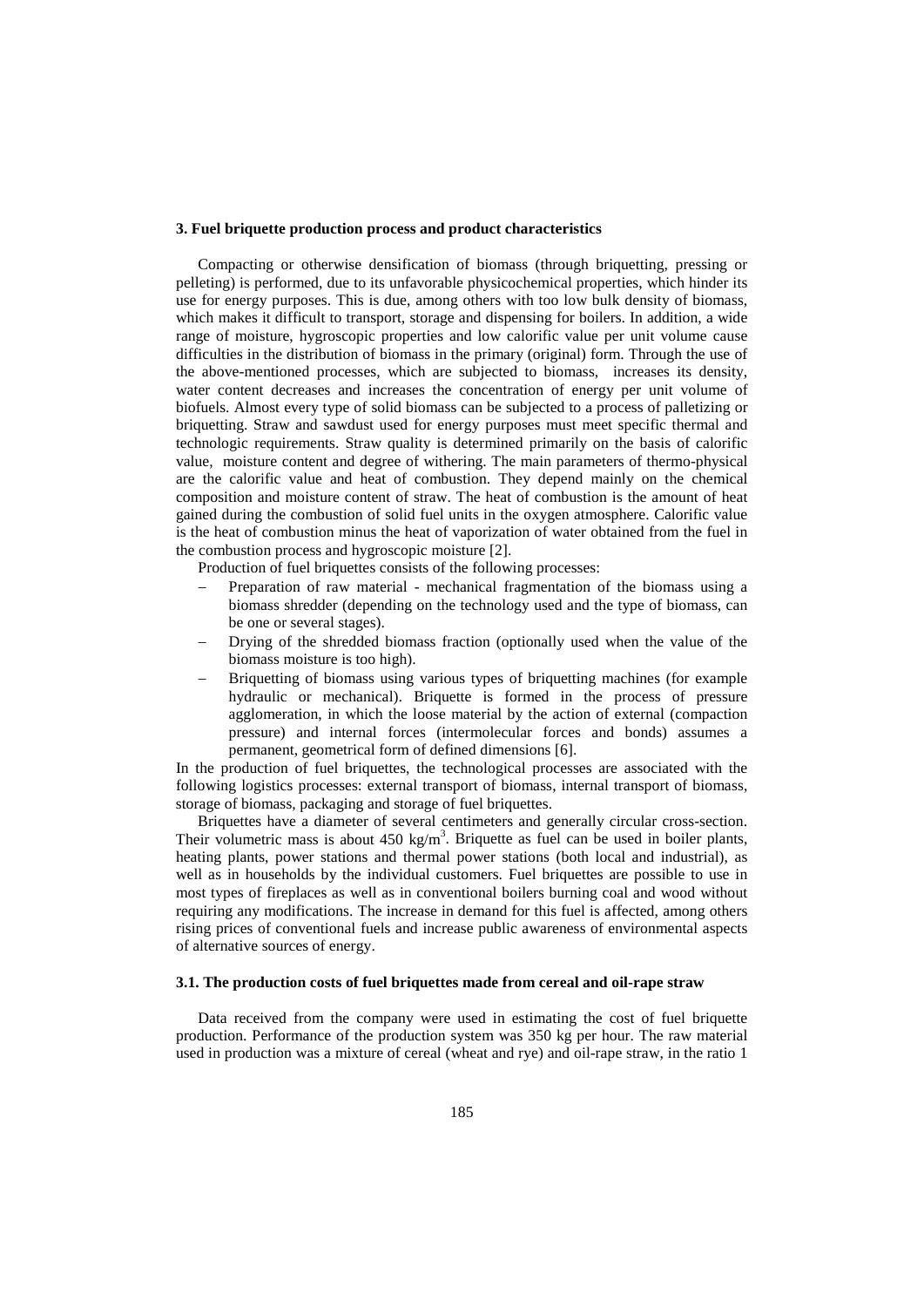to 1. This is the average production rate obtained when this type of material is used, under the following quality criteria of raw material:

- − moisture content below 18-20%,
- appropriate fragmentation of biomass,
- absence of impurities such as stones and metals, which may stop production or in extreme cases, damage machinery and equipment of the production line.

Other issues related to the influence of non-compliance with these requirements at the cost of briquette production, were partly described in chapter 5 of this study. The cost of raw material is the average transaction price per ton of straw which the company bought in 2010. Transport was carried out by own vehicle. Line depreciation period is 5 years. Costs of repairs and maintenance, salaries and electricity were estimated on the basis of historical data from the company.

| Type of cost                    | Value per ton | Percentage [%] |
|---------------------------------|---------------|----------------|
|                                 | [PLN/t]       |                |
| Purchase of raw material        | 80,0          | 31,5           |
| Transportation of raw material  | 15,8          | 6,2            |
| Depreciation of production line | 57,1          | 22,5           |
| Electricity                     | 51,4          | 20,2           |
| Repairs and maintenance         | 11,4          | 4.5            |
| Labor cost                      | 38,6          | 15,2           |
| Sum of costs                    | 254,3         | 100,0          |

Tab. 1. Production costs for 1 ton of fuel briquettes from cereal and oil-rape straw

Source: Own elaboration

Total cost of producing 1 ton of briquette amounted to 254.3 PLN, and highest in the share was: cost of raw materials, depreciation and cost of electricity. Briquettes produced in the company for individual customers are packed in plastic bags weighing 25 kg. The cost of plastic bags and packing per one ton of fuel briquette is about 25 PLN.

#### **3.2. The production costs of fuel briquettes made from sawdust**

Process efficiency of sawdust briquette production was 400 kg per hor. The price of raw material accepted at the level of 200 PLN per ton based on the experience of the company, and after consideration of the sawdust price and availability in 2010. Furthermore, it is assumed that the raw material at this price meets quality requirements, to the extent that it can be used without additional workload. The price factored the possibility of an additional grinding sawdust to a more fragmented fraction. However, if in the production of briquettes would be used fresh sawdust with a moisture content of about 50%, the production costs will be much higher. This will affect their need for drying, for example, using the drum dryer. Practice is also important to buy uncontaminated sawdust. Mineral admixtures can affect the quality of the obtained briquette. Moreover, it can cause a faster wear of machinery, which increases operating costs. In addition, row-material can be varied in terms of species composition of sawdust, which may affect the performance of existing machinery up to several tens of percent. Similar situation may occur in different types of straw briquetting (compare [12]).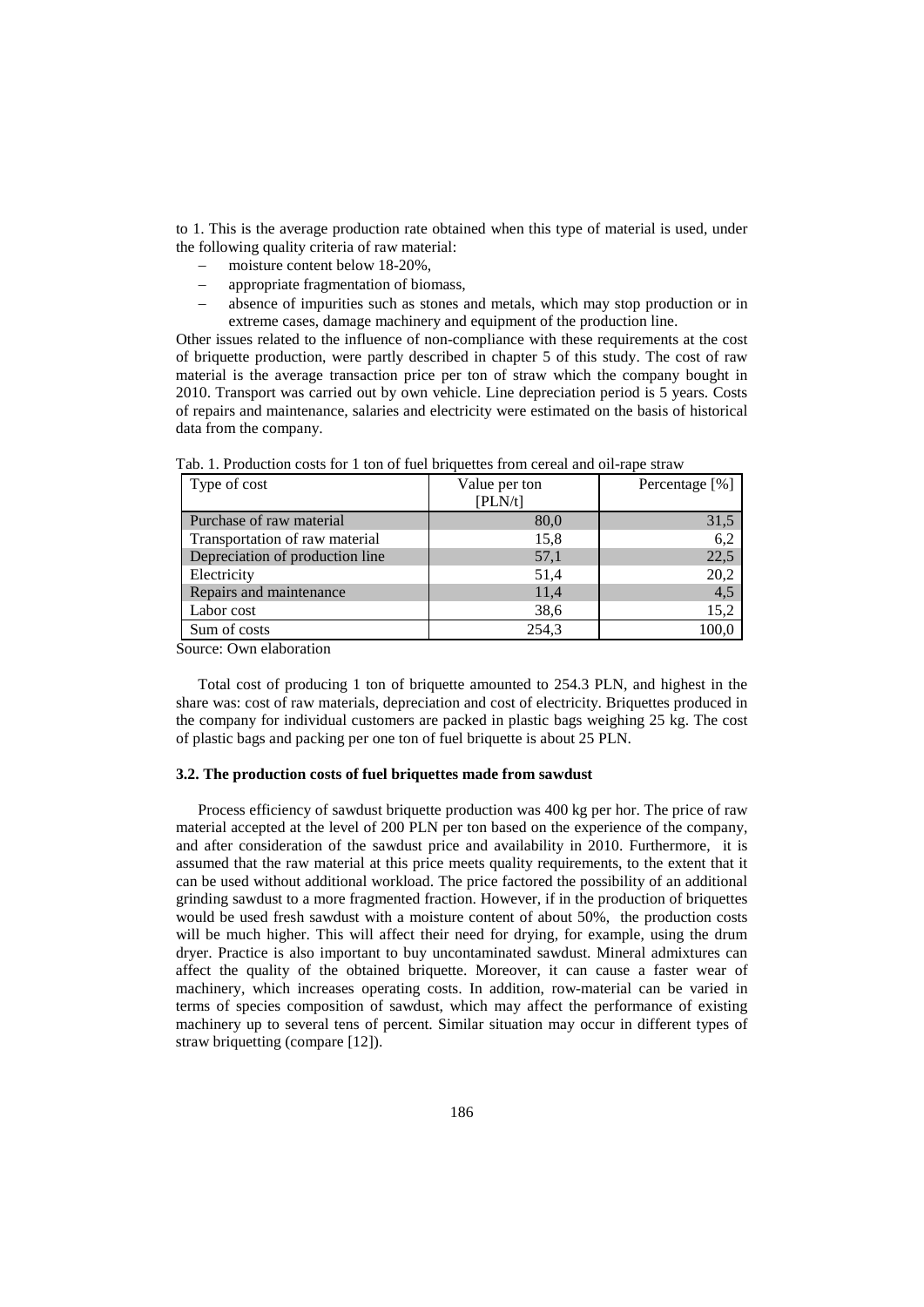| Type of cost                | Value per ton | Percentage [%] |
|-----------------------------|---------------|----------------|
|                             | [PLN/t]       |                |
| Purchase and transportation | 200,0         | 58,1           |
| of raw material             |               |                |
| Depreciation of production  | 57,1          | 16,6           |
| line                        |               |                |
| Electricity                 | 45,0          | 13,1           |
| Repairs and maintenance     | 11,4          | 3,3            |
| Labor cost                  | 30,5          | 8,9            |
| Sum of costs                | 344,0         | 100.0          |

Source: Own elaboration

The total cost of producing 1 ton of fuel briquettes from sawdust amounted to 344 PLN. It is more than 35% higher than in the case of production of briquettes from straw. However, it should be noted that the market price of a ton of sawdust briquette, is also higher than briquettes produced from straw. Lower values of wages and electricity (compared with the case when the material is straw), due to the higher efficiency of the briquetting process. Differences in the structure of the production cost of analyzed products are illustrated one the figure 1.



Fig. 1. The production cost structure of the fuel briquettes from various types of biomass [PLN per ton] Source: Own elaboration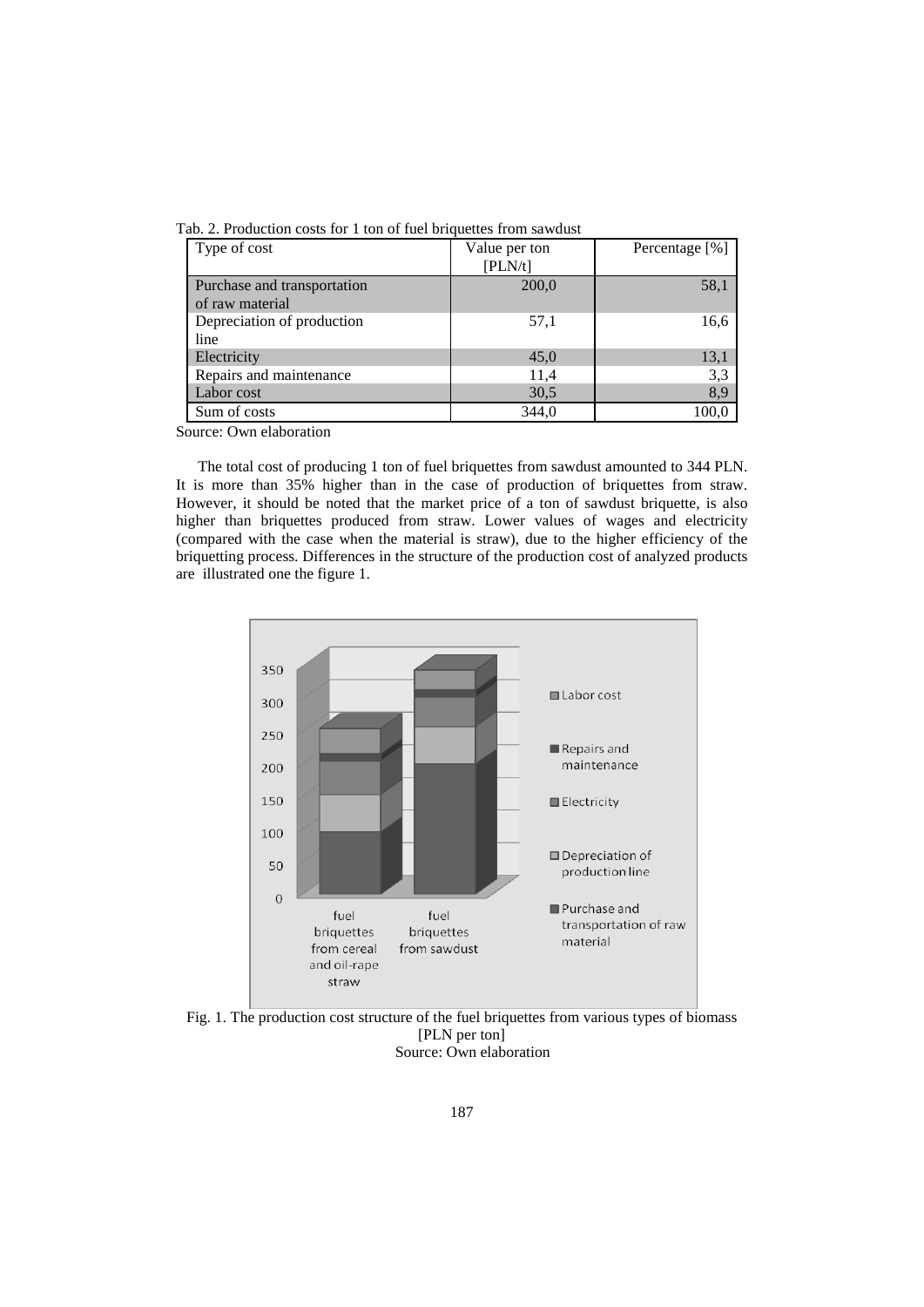# **4. The influence of biomass moisture content on the increase of the fuel briquette production costs**

The problem of too high moisture content of the raw material can significantly increase production costs. The situation of processing the raw material (in this case, the straw) with exceeded allowable moisture was analyzed. Straw moisture most often occurs as a result of inadequate protection against atmospheric conditions during storage. Particularly affected by this problem is the raw material stored in the form of stacks. The problem of too high raw-material moisture can be solved using the dryers in the production process. However, this solution requires investment, and increases expenditures on production. In Table 3 is a variant of the production with the use of the dryer. In the calculation of the straw drying cost it was assumed. Estimated cost of drying was 40 PLN per ton. The amortization period of the dryer worth 200.000 PLN is 10 years. Efficiency of the drying process is 400 kg of straw per hour.

In the company, during attempts to produce briquette from material with too high moisture, the following consequences were observed:

- The need to manually reject a large part of raw material by the shredder's operator.
- The raw material losses at 15% during the initial stage of the biomass shredding.
- Reduction of the shredding process efficiency by about 10 percent.
- Sudden stopping of the briquetting machine resulting in a significant reduction of the efficiency of briquetting process (from the normal level of 350 kg per hour, up to the level 240 kg per hour).
- There was a lower quality of the produced briquettes (briquette flaking, swelling, increased volume of the briquette, in extreme cases - spill).

| Variants of production                                          |                | Briquetting of<br>straw at the<br>correct moisture<br>content | Briquetting of<br>straw with too<br>high moisture<br>content | Briquetting of<br>straw with too<br>high moisture<br>content with dryer<br>using |
|-----------------------------------------------------------------|----------------|---------------------------------------------------------------|--------------------------------------------------------------|----------------------------------------------------------------------------------|
|                                                                 | Type of cost   | Value per ton [PLN/t]                                         |                                                              |                                                                                  |
| nded on<br>analyzed<br>depended<br>the analy<br>factor<br>Costs | Material       | 80,0                                                          | 92,0                                                         | 80,0                                                                             |
|                                                                 | Electricity    | 51,4                                                          | 75,0                                                         | 51,4                                                                             |
|                                                                 | Labor cost     | 38,6                                                          | 51,7                                                         | 38,6                                                                             |
|                                                                 | Drying process |                                                               |                                                              | 40,0                                                                             |
|                                                                 | Dryer          |                                                               |                                                              | 28,6                                                                             |
|                                                                 | Depreciation   |                                                               |                                                              |                                                                                  |
| independent of<br>Other costs                                   |                | 84,3                                                          | 84,3                                                         | 84,3                                                                             |
| the analyzed factor                                             |                |                                                               |                                                              |                                                                                  |
| Sum of costs                                                    |                | 254,3                                                         | 303,0                                                        | 322,9                                                                            |

Tab. 3. Production costs for 1 ton of straw briquettes in three variants depending on the analyzed factor – straw moisture content

Source: Own elaboration

The range of variability of direct briquette production costs in considered variants (Table 3) is significant and indicates that in the planning of production it is worth to simulate the effects of variable of raw material moisture content on production costs and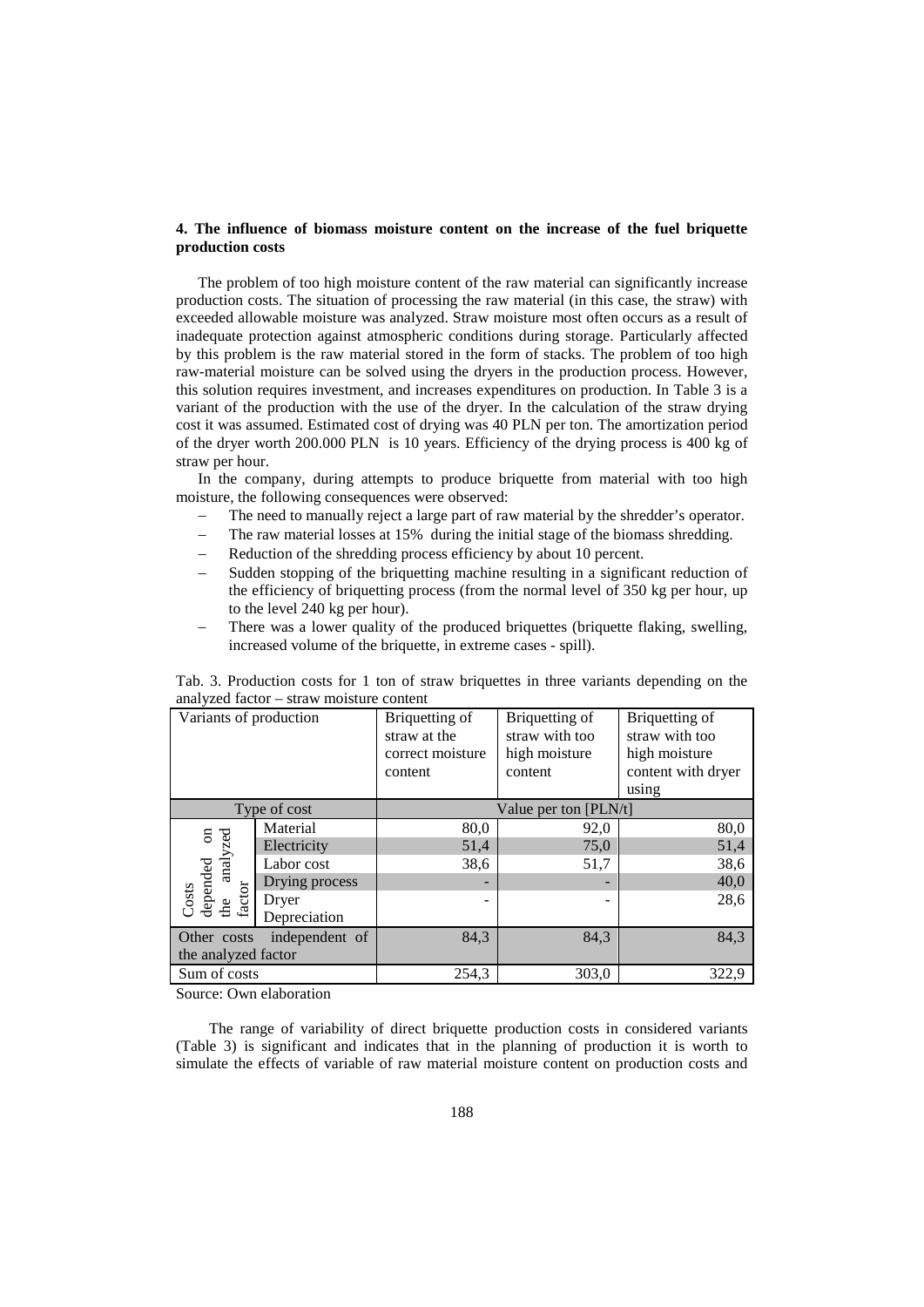effectiveness. Furthermore, it should be noted that a key aspect of managing this kind of production is to prevent raw material from absorbing moisture, mainly while storage, but also during harvest, loading or transport.

## **5. Summary**

The article on the background of in-depth analysis of the significance and development of renewable energy sources, examines the technologic and logistic processes of the companies producing fuel briquettes from agro biomass. This analysis, was extended by the calculation of the cost of the production process of the product discussed. On the basis of the research conducted in the enterprise, the total cost of producing the ton of fuel briquettes from straw was estimated at the level of 254.3 PLN and at the level of 344PLN for briquettes produced from sawdust. The study highlighted the problem of exploitation of raw material insufficient for qualitative reasons(in this case – moisture content over 20%). It was shown that it impedes the technologic and logistic processes within the production system, and moreover increases production costs by more than 19%.

The article emphasizes the close connection between briquette and pellet production and agriculture. Using as a raw material, for this kind of production, remnants from agricultural production and energy crops, helps Poland to fulfill its international obligations concerning the growing importance of renewable energy sources. To summaries results of research agroenergetics development, as it can be observed in Sweden or Austria, seems to be an opportunity to increase profitability of Polish agriculture. What is more it can constitute an important basis for multifunctional agriculture model which can provide Poland food, environmental, and energy security.

Provided results of research may be a useful source of information in the management of companies involved in the production of agro biomass fuel briquettes. Indicating, most of all, that the quality of the material in terms of moisture content is one of the key factors influencing the cost of the production process.

#### **References**

- 1. Błażejewska K.: Pośrednie zmiany użytkowania gruntów a produkcja bioenergii. Czysta Energia, 12/2011.
- 2. Brykiety ze słomy, Zachodniopomorski Ośrodek Doradztwa Rolniczego w Barzkowicach, Barzkowice 2010: s. 6-8.
- 3. Energia ze źródeł odnawialnych w 2010, Główny Urząd Statystyczny, Warszawa 2011: s. 20-25.
- 4. FACCE JPI Knowledge Hub on "A detailed climate change risk assessment for European agriculture and food security, in collaboration with international Project". (2012, Styczeń 04). [Online]. https://www.submission-faccejpi.com/lw\_resource/ documents/Call-text\_FACCE\_Knowledge\_Hub\_v9.pdf.
- 5. Górecki R., Stolarski M.: Rolnictwo na rzecz energetyki odnawialnej (2012, Styczeń 04). [Online]. http://www.aktualnosci.pan.pl/images/stories/pliki/wydarzenia/ 2010/12/ 09/4\_-\_Skrt\_\_ROLNICTWO\_NA\_RZECZ-7-\_09.12.2010\_-\_Grecki.pdf.
- 6. Hejft R, Obidziński S.: Produkcja granulatu i brykietów w aspekcie cech jakościowych. [Czysta Energia.](http://archiwum.komunalny.home.pl/archiwum/index.php?mod=spis&id=3) 6/2006.
- 7. Kowalik P.: Biomasa w opinii Polskiej Akademii. Czysta Energia, 9/2011.
- 8. Lewandowski W.: Proekologiczne odnawialne źródła energii, Warszawa 2006: s. 320- 326.